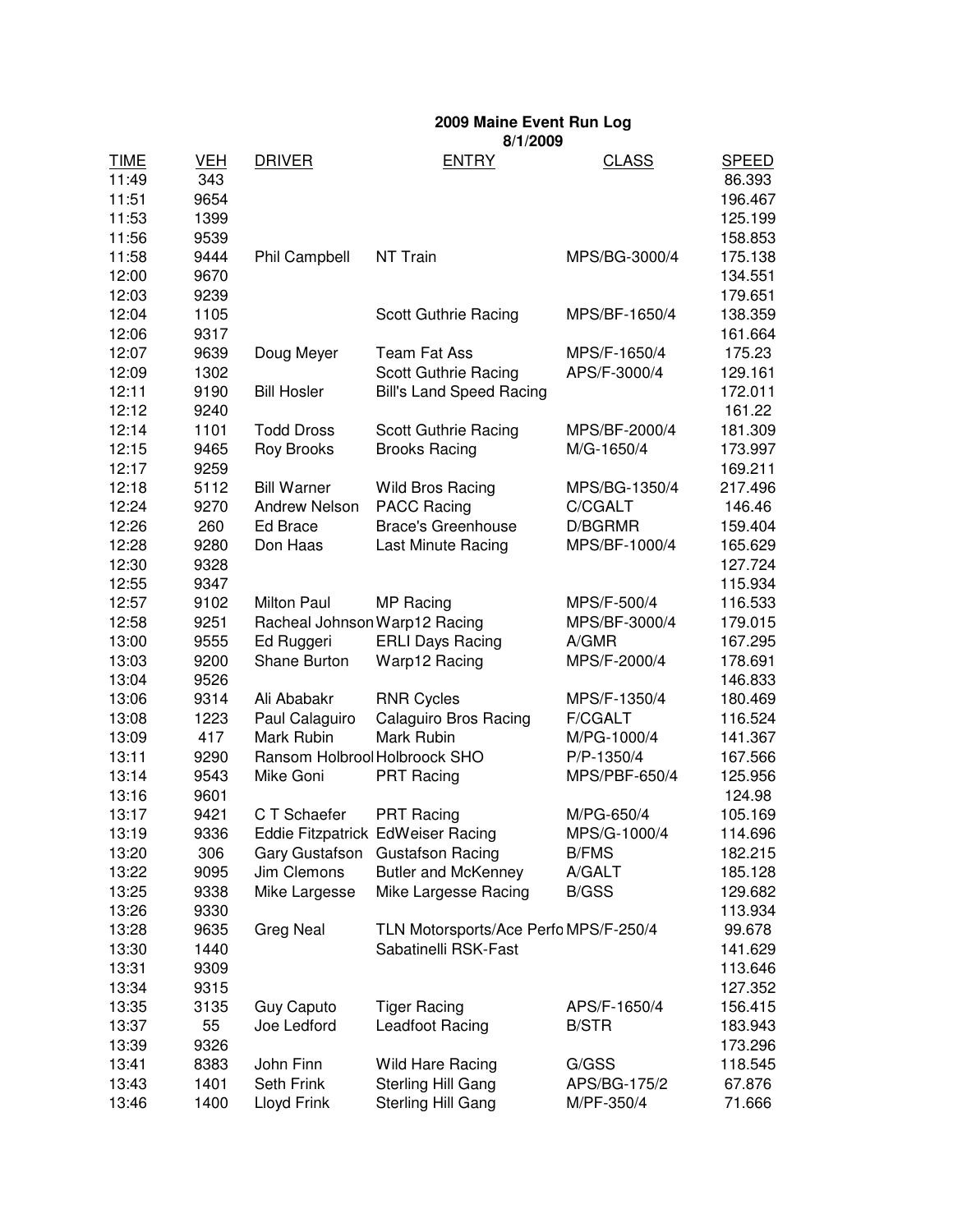| 13:48 | 531  | Doug Kenny                    | Doug Kenny Racing                            | C/STR           | 150.907           |
|-------|------|-------------------------------|----------------------------------------------|-----------------|-------------------|
| 13:50 | 1402 | Lloyd Frink Sr                | Sterling Hill Gang                           | M/PBG-650/4     | 74.64             |
| 13:52 | 729  | Dick Jurkowski                | Jurkowski Racing                             | A/CGC           | 169.984           |
| 13:54 | 9341 |                               |                                              |                 | 132.518           |
| 13:56 | 9654 |                               |                                              |                 | 186.177           |
| 13:58 | 9323 |                               |                                              |                 | 130.633           |
| 14:00 | 9325 |                               |                                              |                 | 140.191           |
| 14:02 | 1399 |                               |                                              |                 | 150.285           |
| 14:04 | 9492 | John Ciancitto                | <b>Streamline Bros</b>                       | <b>B/CGALT</b>  | 166.518           |
| 14:06 | 9444 | Phil Campbell                 | NT Train                                     | MPS/BG-3000/4   | 222.359           |
| 14:19 | 343  |                               |                                              |                 | 150.725           |
| 14:22 | 9539 | <b>Greg Neal</b>              | TLN Motorsports/Ace Perfo MPS/G-650/4        |                 | 179.132           |
| 14:24 | 9670 |                               |                                              |                 | 165.629           |
| 14:26 | 430  | Pete Keyser                   | <b>Brace's Greenhouse</b>                    | <b>XF/BVGCC</b> | <b>DNF</b>        |
| 14:28 | 9310 |                               |                                              |                 | 129.885           |
| 14:30 | 9363 |                               |                                              |                 | 177.126           |
| 14:31 | 4182 | Mark Deluca                   | Forstall/Deluca/Knecum                       | MPS/G-1650/4    | 176.935           |
| 14:33 | 3182 | Steve Knecum                  | Forstall/Deluca/Knecum                       | MPS/F-3000/4    | 147.181           |
| 14:35 | 9317 |                               |                                              |                 | 191.42            |
| 14:36 | 7152 |                               |                                              |                 | 101.153           |
| 14:38 | 9259 |                               |                                              |                 | 205.067           |
| 14:40 | 9190 | <b>Bill Hosler</b>            | <b>Bill's Land Speed Racing</b>              |                 | 188.355           |
| 14:41 | 5112 | <b>Bill Warner</b>            | <b>Wild Bros Racing</b>                      | MPS/BG-1350/4   | 245.298           |
| 14:43 | 9322 |                               | Patrick O'Sullivar Patrick O'Sullivan Racing | C/GSS           | 145.215           |
| 14:45 | 9140 | David Dunfey                  | David Dunfey                                 | M/VG-500/4      | 94.239            |
| 14:47 | 2114 | Carter Lloyd                  | No Time To Lose Racing                       | D/GR            | 92.337            |
| 14:51 | 9334 | Justin Ryti                   | Justin Ryti                                  | MPS/F-1000/4    | <b>DNF</b>        |
| 14:53 | 9240 |                               |                                              |                 | 196.583           |
| 14:55 | 9683 |                               |                                              |                 | 169.958           |
| 14:57 | 9369 |                               |                                              |                 | 103.564           |
| 14:59 | 1105 |                               | Scott Guthrie Racing                         | MPS/BF-1650/4   | 132.205           |
| 15:00 | 9251 | Racheal Johnson Warp12 Racing |                                              | MPS/BF-3000/4   | 204.438           |
| 15:01 | 9465 | <b>Roy Brooks</b>             | <b>Brooks Racing</b>                         | M/G-1650/4      | 187.32            |
| 15:03 | 9102 | <b>Milton Paul</b>            | MP Racing                                    | MPS/F-500/4     | 119.908           |
| 15:05 | 9333 |                               |                                              |                 | 55                |
| 15:27 | 9200 | Shane Burton                  | Warp12 Racing                                | MPS/F-2000/4    | 197.001           |
| 15:28 | 9321 |                               | George Brockma George Brockman Racing A/GRS  |                 | 127.347           |
| 15:30 | 9603 |                               | Robert Davis, Jr Out to Lunch Bunch          | A/CPRO          | 144.503           |
| 15:32 | 9686 | Craig Daigle                  | <b>Craig Daigle Racing</b>                   | <b>B/GSS</b>    | 131.484           |
| 15:34 | 6769 | Scott Griswold                | Warp One                                     | A/CFALT         | 157.748           |
| 15:38 | 9526 |                               |                                              |                 | 182.075           |
| 15:39 | 9336 |                               | Eddie Fitzpatrick EdWeiser Racing            | MPS/G-1000/4    | 148.743           |
| 15:40 | 9290 | Ransom Holbrool Holbroock SHO |                                              | P/P-1350/4      | 196.966           |
| 15:42 | 9601 |                               |                                              |                 | 111.237           |
| 15:44 | 9095 | Jim Clemons                   | <b>Butler and McKenney</b>                   | A/GALT          | <b>TIMING ERR</b> |
| 15:53 | 306  | Gary Gustafson                | <b>Gustafson Racing</b>                      | <b>B/FMS</b>    | 187.425           |
| 15:55 | 9555 | Ed Ruggeri                    | <b>ERLI Days Racing</b>                      | A/GMR           | 182.212           |
| 15:57 | 1105 |                               | Scott Guthrie Racing                         | MPS/BF-1650/4   | 157.822           |
| 16:07 | 9315 |                               |                                              |                 | 158.158           |
| 16:09 | 9685 |                               |                                              |                 | 125.782           |
| 16:12 | 9280 | Don Haas                      | Last Minute Racing                           | MPS/BF-1000/4   | 228.478           |
| 16:13 | 9270 | <b>Andrew Nelson</b>          | <b>PACC Racing</b>                           | C/CGC           | 173.661           |
|       |      |                               |                                              |                 |                   |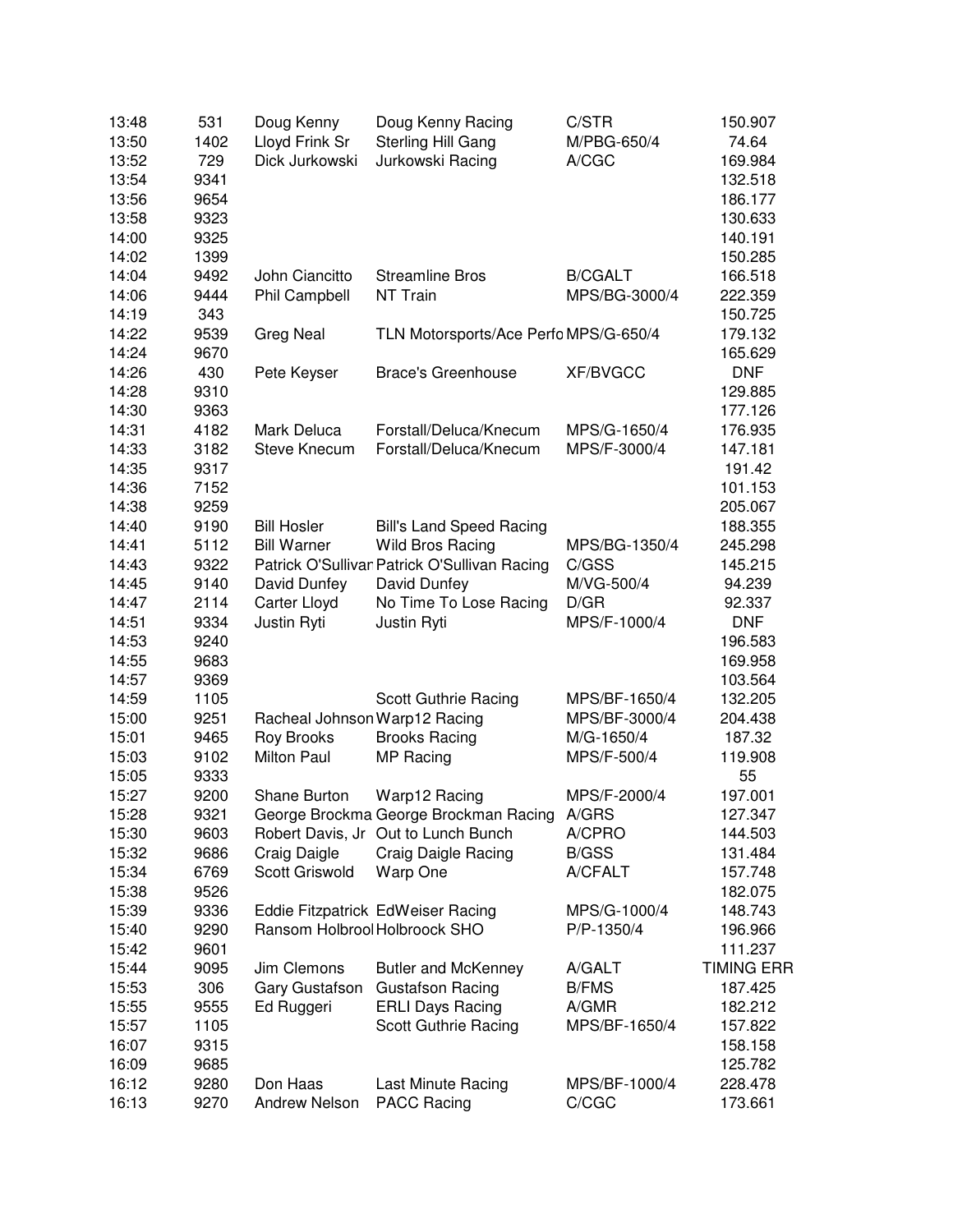| 16:15 | 1223 | Paul Calaguiro               | Calaguiro Bros Racing                        | <b>F/CGALT</b> | 117.184    |
|-------|------|------------------------------|----------------------------------------------|----------------|------------|
| 16:16 | 9216 | Joe Daly                     | Fairway Motorsports                          | A/PG-1000/4    | 140.776    |
| 16:18 | 3135 | <b>Guy Caputo</b>            | <b>Tiger Racing</b>                          | APS/F-1650/4   | 207.306    |
| 16:19 | 1440 |                              | Sabatinelli RSK-Fast                         |                | 148.14     |
| 16:21 | 9095 | Jim Clemons                  | <b>Butler and McKenney</b>                   | A/GALT         | 194.229    |
| 16:23 | 9539 | <b>Greg Neal</b>             | TLN Motorsports/Ace Perfo MPS/BG-650/4       |                | 177.777    |
| 16:25 | 55   | Joe Ledford                  | Leadfoot Racing                              | <b>B/STR</b>   | 208.613    |
| 16:26 | 9639 | Doug Meyer                   | <b>Team Fat Ass</b>                          | MPS/F-1650/4   | 208.623    |
| 16:28 | 9654 |                              |                                              |                | 197.48     |
| 16:32 | 9324 | <b>Bob Sellars</b>           | <b>Bob Sellars</b>                           | MPS/G-1350/4   | 175.035    |
| 16:35 | 9543 | Mike Goni                    | <b>PRT Racing</b>                            | MPS/PBF-650/4  | 128.205    |
| 16:37 | 1402 | Lloyd Frink Sr               | Sterling Hill Gang                           | M/PBF-650/4    | 74.343     |
| 16:39 | 9329 |                              |                                              |                | 163.508    |
| 16:41 | 9338 | Mike Largesse                | Mike Largesse Racing                         | <b>B/GSS</b>   | 135.898    |
| 16:45 | 9421 | C T Schaefer                 | <b>PRT Racing</b>                            | M/PG-650/4     | 106.854    |
| 16:48 | 9314 | Ali Ababakr                  | <b>RNR Cycles</b>                            | MPS/F-1350/4   | 220.054    |
| 16:49 | 260  | <b>Ed Brace</b>              | <b>Brace's Greenhouse</b>                    | D/BGRMR        | 170.901    |
| 16:51 | 729  | Dick Jurkowski               | Jurkowski Racing                             | A/CGALT        | 178.564    |
| 16:53 | 9325 |                              |                                              |                | 162.601    |
| 16:54 | 531  | Doug Kenny                   | Doug Kenny Racing                            | C/STR          | 180.169    |
| 16:56 | 9323 |                              |                                              |                | 185.01     |
| 16:58 | 9328 |                              |                                              |                | <b>DNF</b> |
| 16:58 | 9328 |                              |                                              |                | <b>DNF</b> |
| 17:00 | 5112 | <b>Bill Warner</b>           | Wild Bros Racing                             | MPS/BG-1350/4  | 257.813    |
| 17:02 | 1399 |                              |                                              |                | 190.524    |
| 17:03 | 9326 |                              |                                              |                | 203.242    |
| 17:05 | 9492 | John Ciancitto               | <b>Streamline Bros</b>                       | <b>B/CGALT</b> | 185.406    |
| 17:06 | 9635 | Greg Neal                    | TLN Motorsports/Ace Perfo MPS/BF-250/4       |                | 101.228    |
| 17:11 | 2222 | Scott Kolb                   | Scott Kolb                                   | MPS/G-125/2    | 126.916    |
| 17:13 | 8383 | John Finn                    | Wild Hare Racing                             | G/GSS          | 120.662    |
| 17:15 | 4182 | Mark Deluca                  | Forstall/Deluca/Knecum                       | MPS/G-1650/4   | 66.771     |
| 17:24 | 1105 |                              | Scott Guthrie Racing                         | MPS/BF-1650/4  | 240.59     |
| 17:25 | 9334 | Justin Ryti                  | Justin Ryti                                  | MPS/F-1000/4   | 144.564    |
| 17:27 | 9259 |                              |                                              |                | 208.545    |
| 17:28 | 9465 | <b>Roy Brooks</b>            | <b>Brooks Racing</b>                         | M/G-1650/4     | 187.46     |
| 17:35 | 9190 | <b>Bill Hosler</b>           | <b>Bill's Land Speed Racing</b>              |                | 191.147    |
| 17:37 | 9363 |                              |                                              |                | 202.748    |
| 17:38 | 9670 |                              |                                              |                | 173.053    |
| 17:40 | 9683 |                              |                                              |                | 230.408    |
| 17:41 | 9322 |                              | Patrick O'Sullivan Patrick O'Sullivan Racing | C/GSS          | 147.224    |
| 17:43 | 9336 |                              | Eddie Fitzpatrick EdWeiser Racing            | MPS/G-1000/4   | 186        |
| 17:44 | 9526 |                              |                                              |                | 186.397    |
| 17:46 | 9309 |                              |                                              |                | 134.966    |
| 17:48 | 548  | Wm. Murphy                   | Murphy-Slattery                              | F/CBGC         | 121.81     |
| 17:50 | 9601 |                              |                                              |                | 130.954    |
| 17:52 | 1101 | <b>Todd Dross</b>            | Scott Guthrie Racing                         | MPS/BF-2000/4  | 219.731    |
| 17:53 | 306  |                              | Greg Gustafson Gustafson Racing              | <b>B/FMS</b>   | 191.664    |
| 17:55 | 9477 | Ransom Holbrool Holbrook SHO |                                              | F/BGCC         | 151.829    |
| 17:57 | 9444 | Phil Campbell                | NT Train                                     | MPS/BG-3000/4  | 229.124    |
| 17:59 | 9315 |                              |                                              |                | 190.706    |
| 18:00 | 7152 |                              |                                              |                | 122.463    |
| 18:01 | 1440 |                              | Dean Sabatinelli Sabatinelli RSK-Fast        | M/BG-1000/4    | 220.647    |
|       |      |                              |                                              |                |            |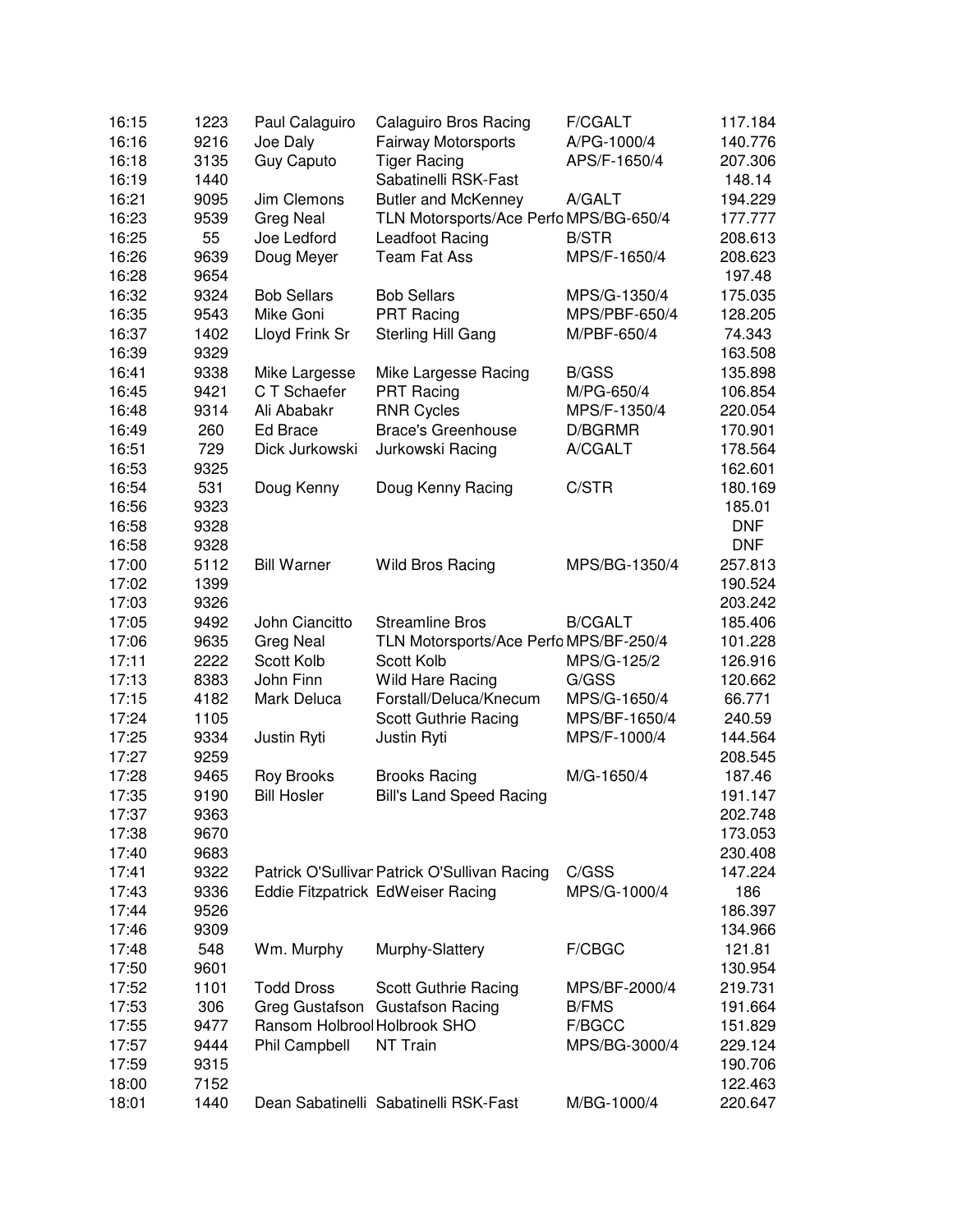|       |      |                                              | 8/2/2009                              |                 |         |
|-------|------|----------------------------------------------|---------------------------------------|-----------------|---------|
| 8:32  | 3182 | Steve Knecum                                 | Forstall/Deluca/Knecum                | MPS/F-3000/4    | 232.042 |
| 8:33  | 2114 | <b>Carter Lloyd</b>                          | No Time To Lose Racing                | D/GR            | 124.843 |
| 8:58  | 9325 |                                              |                                       |                 | 174.77  |
| 8:59  | 9270 | Andrew Nelson                                | <b>PACC Racing</b>                    | C/CBGC          | 176.094 |
| 9:01  | 9328 |                                              |                                       |                 | 155.771 |
| 9:02  | 9539 | <b>Greg Neal</b>                             | TLN Motorsports/Ace Perfo MPS/F-650/4 |                 | 183.422 |
| 9:06  | 9324 | <b>Bob Sellars</b>                           | <b>Bob Sellars</b>                    | MPS/G-1350/4    | 208.025 |
| 9:07  | 9321 |                                              | George Brockma George Brockman Racing | A/GRS           | 154.628 |
| 9:09  | 9095 | Jim Clemons                                  | <b>Butler and McKenney</b>            | A/GALT          | 154.817 |
| 9:10  | 9329 |                                              |                                       |                 | 154.79  |
| 9:12  | 1223 | Paul Calaguiro                               | <b>Calaguiro Bros Racing</b>          | <b>F/CGALT</b>  | 122.196 |
| 9:14  | 430  | Pete Keyser                                  | <b>Brace's Greenhouse</b>             | <b>XF/BVGCC</b> | 142.684 |
| 9:16  | 6769 | <b>Scott Griswold</b>                        | Warp One                              |                 | 30.474  |
| 9:19  | 9315 |                                              |                                       |                 | 202.474 |
| 9:20  | 417  | Mark Rubin                                   | Mark Rubin                            | M/PG-1000/4     | 152.001 |
| 9:22  | 9639 | Doug Meyer                                   | <b>Team Fat Ass</b>                   | MPS/F-1650/4    | 212.224 |
| 9:23  | 9200 | Shane Burton                                 | Warp12 Racing                         | MPS/F-2000/4    | 205.714 |
| 9:25  | 1399 |                                              |                                       |                 | 202.088 |
| 9:26  | 9670 |                                              |                                       |                 | 180.36  |
| 9:27  | 9336 |                                              | Eddie Fitzpatrick EdWeiser Racing     | MPS/G-1000/4    | 187.746 |
| 9:28  | 9654 |                                              |                                       |                 | 203.082 |
| 9:30  | 9259 |                                              |                                       |                 | 214.387 |
| 9:32  | 9465 | <b>Roy Brooks</b>                            | <b>Brooks Racing</b>                  | M/G-1650/4      | 198.277 |
| 9:33  | 9240 |                                              |                                       |                 | 196.858 |
| 9:36  | 9251 |                                              |                                       | MPS/BF-3000/4   | 221.048 |
| 9:38  |      | Racheal Johnson Warp12 Racing<br>Mark Deluca | Forstall/Deluca/Knecum                | MPS/G-1650/4    |         |
|       | 4182 |                                              |                                       |                 | 224.606 |
| 9:40  | 9363 |                                              |                                       |                 | 204.876 |
| 9:41  | 9330 |                                              |                                       |                 | 140.66  |
| 9:42  | 3135 | Guy Caputo                                   | <b>Tiger Racing</b>                   | APS/F-1650/4    | 223.602 |
| 9:44  | 9334 | Justin Ryti                                  | Justin Ryti                           | MPS/F-1000/4    | 177.14  |
| 9:45  | 8383 | John Finn                                    | Wild Hare Racing                      | G/GSS           | 124.918 |
| 9:47  | 1440 |                                              | Dean Sabatinelli Sabatinelli RSK-Fast | MPS/BG-1000/4   | 245.345 |
| 9:48  | 9290 | Ransom Holbrool Holbroock SHO                |                                       | P/P-1350/4      | 205.648 |
| 9:50  | 9555 | Ed Ruggeri                                   | <b>ERLI Days Racing</b>               | A/GMR           | 193.298 |
| 9:51  | 9317 |                                              |                                       |                 | 194.17  |
| 9:52  | 1401 | Seth Frink                                   | <b>Sterling Hill Gang</b>             | A/BG-175/2      | 72.575  |
| 9:54  | 1105 | Shane Stubbs                                 | Scott Guthrie Racing                  | MPS/BF-1650/4   | 260.99  |
| 9:56  | 9601 |                                              |                                       |                 | 134.056 |
| 9:58  | 1400 | Lloyd Frink                                  | Sterling Hill Gang                    | M/PF-350/4      | 84.136  |
| 10:00 | 1302 | Debbie Dross                                 | Scott Guthrie Racing                  | APS/F-1350/4    | 218.15  |
| 10:02 | 9309 |                                              |                                       |                 | 139.634 |
| 10:04 | 9280 | Don Haas                                     | Last Minute Racing                    | MPS/BF-1000/4   | 209.448 |
| 10:06 | 9444 | Phil Campbell                                | NT Train                              | MPS/BG-3000/4   | 232.431 |
| 10:08 | 306  | Marcia Barker                                | <b>Gustafson Racing</b>               | <b>B/GMS</b>    | 183.737 |
| 10:09 | 9323 |                                              |                                       |                 | 193.344 |
| 10:11 | 260  | Ed Brace                                     | <b>Brace's Greenhouse</b>             | D/BGRMR         | 175.534 |
| 10:14 | 9369 |                                              |                                       |                 | 127.106 |
| 10:17 | 2183 | Steve Knecum                                 | Forstall/Deluca/Knecum                | A/BF-1350/4     | 177.451 |
| 10:18 | 9526 |                                              |                                       |                 | 187.699 |
| 10:19 | 9310 |                                              |                                       |                 | 147.181 |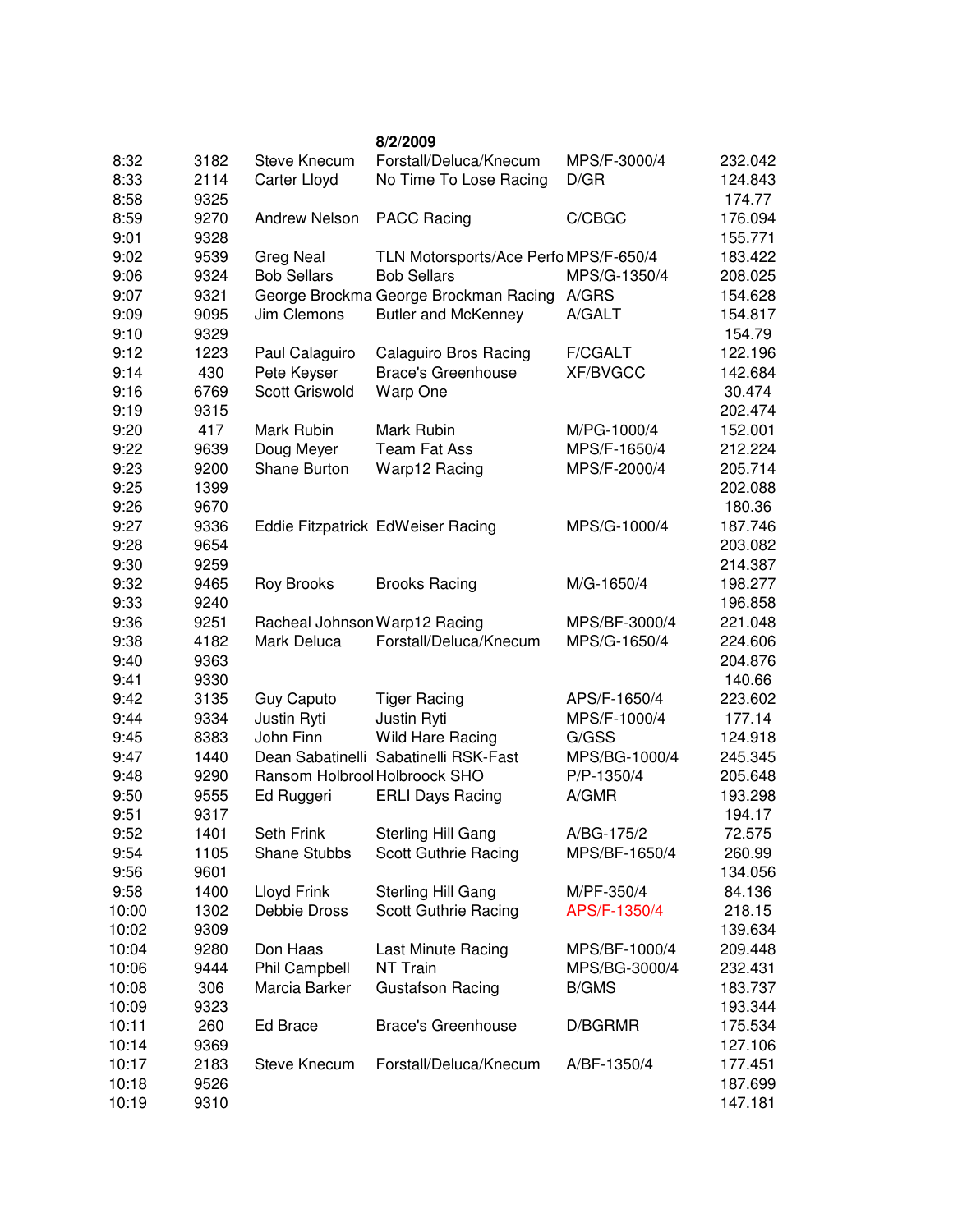| 10:21<br>10:23 | 1402<br>9326 | Lloyd Frink Sr                | Sterling Hill Gang                     | MPS/PBG-650/4   | 86.065<br>215.801 |
|----------------|--------------|-------------------------------|----------------------------------------|-----------------|-------------------|
| 10:24          | 9333         |                               |                                        |                 | 55                |
| 10:35          | 9190         | <b>Bill Hosler</b>            | <b>Bill's Land Speed Racing</b>        |                 | 204.215           |
| 10:36          | 9102         | <b>Milton Paul</b>            | MP Racing                              | MPS/F-500/4     | 127.692           |
| 10:38          | 9338         | Mike Largesse                 | Mike Largesse Racing                   | <b>B/GSS</b>    | 160.145           |
| 10:41          | 55           | Joe Ledford                   | Leadfoot Racing                        | <b>B/STR</b>    | 216.596           |
| 10:43          | 531          | Doug Kenny                    | Doug Kenny Racing                      | C/STR           | 202.047           |
| 10:44          | 729          | Dick Jurkowski                | Jurkowski Racing                       | A/CFALT         | 199.053           |
| 10:46          | 9543         | Mike Goni                     | <b>PRT Racing</b>                      | MPS/PBF-650/4   | 147.186           |
| 10:48          | 5112         | <b>Bill Warner</b>            | Wild Bros Racing                       | MPS/BG-1350/4   | 72.711            |
| 10:57          | 9539         | <b>Greg Neal</b>              | TLN Motorsports/Ace Perfo MPS/BF-650/4 |                 | 186.023           |
| 10:59          | 9421         | C T Schaefer                  | <b>PRT Racing</b>                      | M/PG-650/4      | 121.987           |
| 11:00          | 9683         |                               |                                        |                 | 247.763           |
| 11:01          | 9095         | Jim Clemons                   | <b>Butler and McKenney</b>             | A/GALT          | 204.894           |
| 11:04          | 9687         | <b>Ted Gromlich</b>           | <b>Ted Gromlich Racing</b>             | G/BGSS          | 132.125           |
| 11:08          | 9347         |                               |                                        |                 | 119.306           |
| 11:10          | 9670         |                               |                                        |                 | 182.941           |
| 11:11          | 9492         | John Ciancitto                | <b>Streamline Bros</b>                 | <b>B/CFALT</b>  | 198.5             |
| 11:14          | 9328         |                               |                                        |                 | 127.027           |
| 11:29          | 9270         | <b>Andrew Nelson</b>          | <b>PACC Racing</b>                     | <b>B/CGC</b>    | 179.644           |
| 11:31          | 343          |                               |                                        |                 | 154.331           |
| 11:32          | 9324         | <b>Bob Sellars</b>            | <b>Bob Sellars</b>                     | MPS/G-1350/4    | 207.392           |
| 11:33          | 9321         |                               | George Brockma George Brockman Racing  | A/GRS           | 162.384           |
| 11:36          | 9329         |                               |                                        |                 | 181.111           |
| 11:37          | 3182         | <b>Steve Knecum</b>           | Forstall/Deluca/Knecum                 | MPS/F-3000/4    | 235.189           |
| 11:40          | 9603         |                               | Robert Davis, Jr Out to Lunch Bunch    | A/CPRO          | 148.436           |
| 11:42          | 9325         |                               |                                        |                 | 179.282           |
| 11:44          | 1399         |                               |                                        |                 | 205.413           |
| 11:45          | 9601         |                               |                                        |                 | 136.603           |
| 11:47          | 9315         |                               |                                        |                 | <b>TIMING ERR</b> |
| 11:52          | 9639         | Doug Meyer                    | <b>Team Fat Ass</b>                    | MPS/F-1650/4    | 222.392           |
| 11:54          | 9369         |                               |                                        |                 | 132.226           |
| 11:56          | 9315         |                               |                                        |                 | 206.478           |
| 11:57          | 9336         |                               | Eddie Fitzpatrick EdWeiser Racing      | MPS/G-1000/4    | 192.032           |
| 12:00          | 9465         | Roy Brooks                    | <b>Brooks Racing</b>                   | M/G-1650/4      | 202.821           |
| 12:01          | 306          |                               | Nate Gustafson Gustafson Racing        | <b>B/FMS</b>    | 194.666           |
| 12:03          | 9601         |                               |                                        |                 | 135.92            |
| 12:04          | 2222         | Scott Kolb                    | Scott Kolb                             | MPS/G-125/2     | 136.398           |
| 12:06          | 9635         | <b>Greg Neal</b>              | TLN Motorsports/Ace Perfo MPS/G-250/4  |                 | 107.102           |
| 12:07          | 9280         | Don Haas                      | Last Minute Racing                     | MPS/BF-1000/4   | 223.624           |
| 12:09          | 430          | Pete Keyser                   | <b>Brace's Greenhouse</b>              | <b>XF/BVGCC</b> | 144.406           |
| 12:10          | 9314         | Ali Ababakr                   | <b>RNR Cycles</b>                      | MPS/F-1350/4    | 219.952           |
| 12:13          | 9670         |                               |                                        |                 | 184.535           |
| 12:14          | 9334         | Justin Ryti                   | Justin Ryti                            | MPS/F-1000/4    | 179.029           |
| 12:16          | 9240         |                               |                                        |                 | 205.916           |
| 12:18          | 9326         |                               |                                        |                 | 218.924           |
| 12:20          | 9200         | Shane Burton                  | Warp12 Racing                          | MPS/F-2000/4    | 209.932           |
| 12:21          | 9251         | Racheal Johnson Warp12 Racing |                                        | MPS/BF-3000/4   | 228.322           |
| 12:22          | 9095         | Jim Clemons                   | <b>Butler and McKenney</b>             | A/GALT          | 162.17            |
| 12:24          | 1223         | Paul Calaguiro                | <b>Calaguiro Bros Racing</b>           | <b>F/CGALT</b>  | 133.709           |
| 12:26          | 9444         | Phil Campbell                 | NT Train                               | MPS/BG-3000/4   | 235.515           |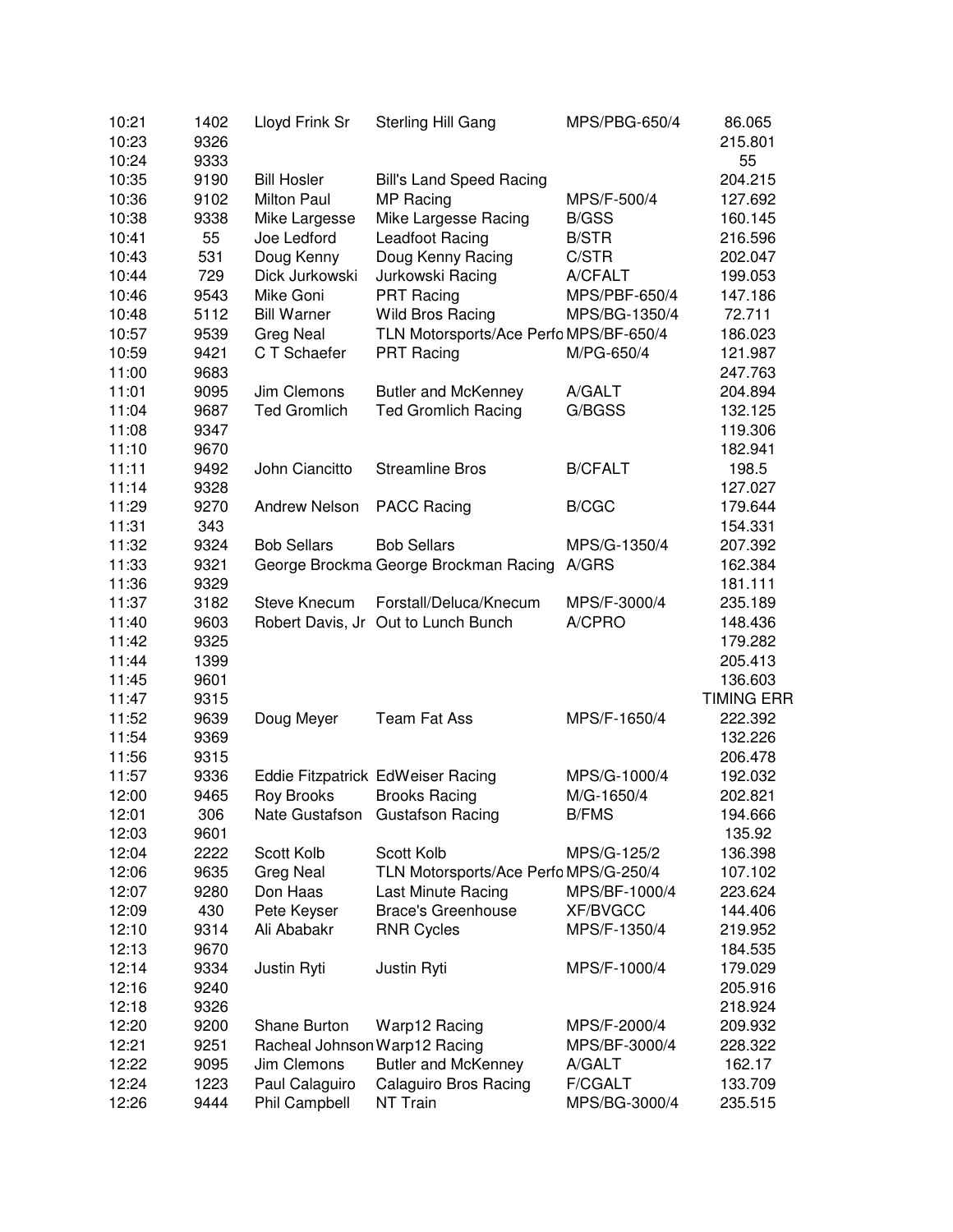| 12:27 | 9687 | <b>Ted Gromlich</b>          | <b>Ted Gromlich Racing</b>                   | G/BGSS         | 140.975 |
|-------|------|------------------------------|----------------------------------------------|----------------|---------|
| 12:29 | 9555 |                              | Larry Illingsworth ERLI Days Racing          | A/GMR          | 202.935 |
| 12:31 | 1400 | Lloyd W. Frink               | Sterling Hill Gang                           | M/PF-400/4     | 85.233  |
| 12:33 | 9539 | <b>Greg Neal</b>             | TLN Motorsports/Ace Perfo MPS/G-750/4        |                | 186.795 |
| 12:34 | 548  | Wm. Murphy                   | Murphy-Slattery                              | F/CBGC         | 129.772 |
| 12:37 | 6769 | <b>Scott Griswold</b>        | Warp One                                     |                | 179.336 |
| 12:38 | 9329 |                              |                                              |                | 181.279 |
| 12:40 | 9102 | Milton Paul                  | MP Racing                                    | MPS/F-500/4    | 128.446 |
| 12:42 | 9363 |                              |                                              |                | 216.909 |
| 12:43 | 9477 | Ransom Holbrool Holbrook SHO |                                              | F/BGCC         | 185.108 |
| 12:53 | 9543 | Mike Goni                    | <b>PRT Racing</b>                            | MPS/PBF-650/4  | 147.911 |
| 12:54 | 9683 |                              |                                              |                | 249.826 |
| 12:56 | 9321 |                              | George Brockma George Brockman Racing        | A/GRS          | 171.68  |
| 12:58 | 9421 | C T Schaefer                 | <b>PRT Racing</b>                            | M/PG-650/4     | 121.837 |
| 13:03 | 9190 | <b>Bill Hosler</b>           | <b>Bill's Land Speed Racing</b>              |                | 207.387 |
| 13:05 | 9270 | Andrew Nelson                | <b>PACC Racing</b>                           | <b>B/CBGC</b>  | 177.507 |
| 13:08 | 1401 | Seth Frink                   | Sterling Hill Gang                           | APS/BF-175/2   | 51.491  |
| 13:11 | 8383 | John Finn                    | Wild Hare Racing                             | G/GSS          | 129.047 |
| 13:13 | 9322 |                              | Patrick O'Sullivar Patrick O'Sullivan Racing | C/GSS          | 158.755 |
| 13:16 | 2114 | Carter Lloyd                 | No Time To Lose Racing                       | D/GR           | 155.22  |
| 13:22 | 1402 |                              | Sterling Hill Gang                           |                | 88.177  |
| 13:24 | 9323 |                              |                                              |                | 189.765 |
| 13:26 | 417  | Mark Rubin                   | Mark Rubin                                   | M/PG-1000/4    | 156.244 |
| 13:28 | 9324 | <b>Bob Sellars</b>           | <b>Bob Sellars</b>                           | MPS/G-1350/4   | 209.287 |
| 13:31 | 9369 |                              |                                              |                | 136.502 |
| 13:39 | 306  |                              | <b>Gustafson Racing</b>                      | <b>B/FMS</b>   | 189.921 |
| 13:41 | 9325 |                              |                                              |                | 182.822 |
| 13:42 | 9334 | Justin Ryti                  | Justin Ryti                                  | MPS/F-1000/4   | 177.207 |
| 13:44 | 4182 | Mark Deluca                  | Forstall/Deluca/Knecum                       | MPS/G-1650/4   | 237.742 |
| 13:45 | 9315 |                              |                                              |                | 206.459 |
| 13:46 | 9539 | <b>Greg Neal</b>             | TLN Motorsports/Ace Perfo MPS/BG-750/4       |                | 186.1   |
| 13:58 | 9095 | Jim Clemons                  | <b>Butler and McKenney</b>                   | A/GALT         | 160.453 |
| 14:00 | 9639 | Doug Meyer                   | <b>Team Fat Ass</b>                          | MPS/F-1650/4   | 218.165 |
| 14:01 | 9314 | Ali Ababakr                  | <b>RNR Cycles</b>                            | MPS/F-1350/4   | 227.462 |
| 14:03 | 9280 | Don Haas                     | Last Minute Racing                           | MPS/BF-1000/4  | 221.467 |
| 14:05 | 2183 | <b>Steve Knecum</b>          | Forstall/Deluca/Knecum                       | A/BF-1350/4    | 248.467 |
| 14:07 | 9603 |                              | Robert Davis, Jr Out to Lunch Bunch          | A/CPRO         | 145.023 |
| 14:09 | 1223 | Paul Calaguiro               | <b>Calaguiro Bros Racing</b>                 | F/CGALT        | 132.121 |
| 14:10 | 2222 | Scott Kolb                   | Scott Kolb                                   | MPS/G-125/2    | 142.287 |
| 14:12 | 9329 |                              |                                              |                | 78.775  |
| 14:19 | 9555 | Ed Ruggeri                   | <b>ERLI Days Racing</b>                      | A/FMR          | 69.057  |
| 14:20 | 1105 | <b>Shane Stubbs</b>          | Scott Guthrie Racing                         | MPS/BF-1650/4  | 245.832 |
| 14:22 | 9240 |                              |                                              |                | 203.16  |
| 14:23 | 9492 | John Ciancitto               | <b>Streamline Bros</b>                       | <b>B/CFALT</b> | 198.202 |
| 14:26 | 1302 | Josh Owen                    | Scott Guthrie Racing                         | APS/F-2000/4   | 228.038 |
| 14:27 | 9670 |                              |                                              |                | 184.271 |
| 14:28 | 9334 | Justin Ryti                  | Justin Ryti                                  | MPS/F-1000/4   | 138.636 |
| 14:31 | 9336 |                              | Eddie Fitzpatrick EdWeiser Racing            | MPS/G-1000/4   | 199.915 |
| 14:32 | 9369 |                              |                                              |                | 132.996 |
| 14:33 | 9363 |                              |                                              |                | 208.034 |
| 14:35 | 9102 | Milton Paul                  | MP Racing                                    | MPS/F-500/4    | 131.953 |
| 14:36 | 9635 | <b>Greg Neal</b>             | TLN Motorsports/Ace Performance              |                | 109.662 |
|       |      |                              |                                              |                |         |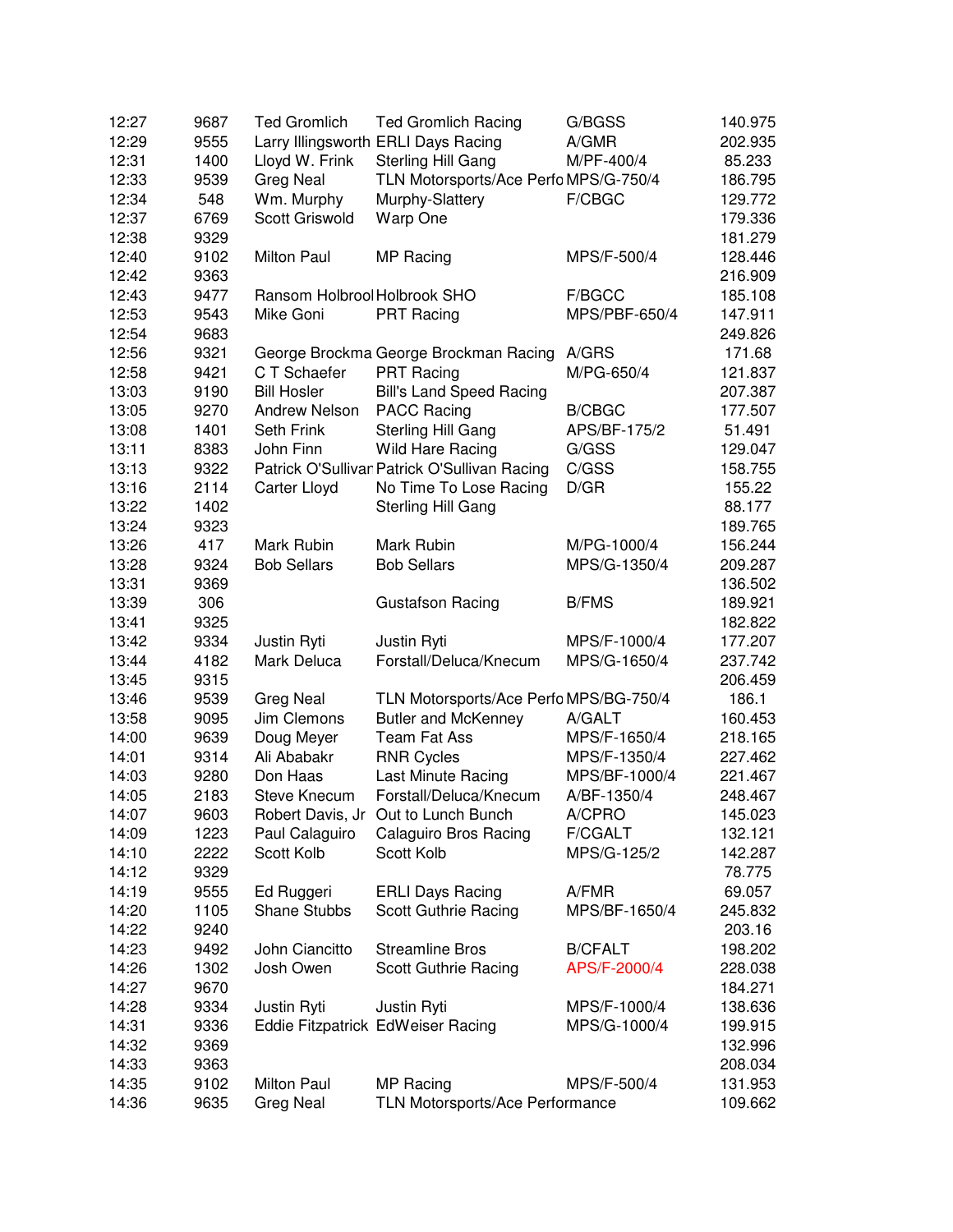| 14:40<br>9326<br>216.564<br>Jim Clemons<br>14:41<br>9095<br><b>Butler and McKenney</b><br>A/GALT<br>201.067<br>9200<br>Shane Burton<br>Warp12 Racing<br>MPS/F-2000/4<br>14:42<br>211.774<br>14:44<br>9190<br><b>Bill Hosler</b><br><b>Bill's Land Speed Racing</b><br>207.325<br>Scott Griswold<br>14:46<br>6769<br>Warp One<br>169.971<br>14:49<br>9670<br>180.686<br>14:51<br>9251<br>Racheal Johnson Warp12 Racing<br>MPS/BF-3000/4<br>225.304<br>14:52<br>9336<br>Eddie Fitzpatrick EdWeiser Racing<br>MPS/G-1000/4<br>199.982<br>14:53<br>9543<br>Mike Goni<br><b>PRT Racing</b><br>MPS/PBF-650/4<br>154.059<br>14:55<br>9334<br>Justin Ryti<br>Justin Ryti<br>MPS/F-1000/4<br>161.091<br>14:57<br>9324<br><b>Bob Sellars</b><br><b>Bob Sellars</b><br>MPS/G-1350/4<br>214.005<br>14:58<br>9240<br>201.915<br>14:59<br><b>RNR Cycles</b><br>9314<br>Ali Ababakr<br>MPS/F-1350/4<br>227.003<br>15:01<br>9539<br>TLN Motorsports/Ace Perfo APS/G-650/4<br><b>Greg Neal</b><br>188.584<br>15:02<br>9329<br>15:10<br>9330<br>93.717<br>15:12<br>9603<br>Robert Davis, Jr Out to Lunch Bunch<br>A/CPRO<br>147.953<br>15:14<br>9336<br>Eddie Fitzpatrick EdWeiser Racing<br>MPS/G-1000/4<br>199.216<br>9334<br>Justin Ryti<br>15:15<br>Justin Ryti<br>MPS/F-1000/4<br>127.44<br>15:17<br>9639<br>Doug Meyer<br><b>Team Fat Ass</b><br>MPS/F-1650/4<br>219.431<br>15:18<br>9095<br>Jim Clemons<br><b>Butler and McKenney</b><br>A/GALT<br>204.759<br>15:19<br>1223<br>F/CGALT<br>Paul Calaguiro<br><b>Calaguiro Bros Racing</b><br>127.522<br>15:21<br>9240<br>201.965<br>15:22<br>9190<br><b>Bill Hosler</b><br><b>Bill's Land Speed Racing</b><br>204.067<br>15:23<br>9670<br>180.53<br>15:27<br>9336<br>Eddie Fitzpatrick EdWeiser Racing<br>MPS/G-1000/4<br>197.936<br>15:28<br>9200<br>Shane Burton<br>Warp12 Racing<br>MPS/F-2000/4<br>211.974<br>15:29<br>9363<br>232.293<br>15:30<br>9635<br><b>Greg Neal</b><br>TLN Motorsports/Ace Perfo MPS/G-350/4<br>109.621<br>Racheal Johnson Warp12 Racing<br>15:32<br>9251<br>MPS/BF-3000/4<br>221.702<br>15:34<br>Robert Davis, Jr Out to Lunch Bunch<br>A/CPRO<br>9603<br>148.011<br>15:37<br>343<br>146.799<br>15:38<br>9670<br>182.83<br>15:39<br>9601<br>136.048<br>9330<br>15:41<br>122.741<br>15:42<br>1401<br>Sterling Hill Gang<br>89.475<br>15:43<br>9326<br>216.543<br>15:45<br>9363<br>231.63<br>15:47<br>343<br>156.63<br>15:49<br>9200<br>Shane Burton<br>Warp12 Racing<br>MPS/F-2000/4<br>208.207<br>15:51<br>9601<br>136.26<br>15:52<br>9280<br>Don Haas<br>Last Minute Racing<br>233.517<br>MPS/BF-1000/4<br>15:54<br>9539<br><b>Greg Neal</b><br>TLN Motorsports/Ace Perfo APS/BG-650/4<br>190.118<br>15:57<br>1401<br>Sterling Hill Gang<br>90.976 | 14:38 | 9280 | Don Haas       | Last Minute Racing           | MPS/BF-1000/4  | 239.852        |
|----------------------------------------------------------------------------------------------------------------------------------------------------------------------------------------------------------------------------------------------------------------------------------------------------------------------------------------------------------------------------------------------------------------------------------------------------------------------------------------------------------------------------------------------------------------------------------------------------------------------------------------------------------------------------------------------------------------------------------------------------------------------------------------------------------------------------------------------------------------------------------------------------------------------------------------------------------------------------------------------------------------------------------------------------------------------------------------------------------------------------------------------------------------------------------------------------------------------------------------------------------------------------------------------------------------------------------------------------------------------------------------------------------------------------------------------------------------------------------------------------------------------------------------------------------------------------------------------------------------------------------------------------------------------------------------------------------------------------------------------------------------------------------------------------------------------------------------------------------------------------------------------------------------------------------------------------------------------------------------------------------------------------------------------------------------------------------------------------------------------------------------------------------------------------------------------------------------------------------------------------------------------------------------------------------------------------------------------------------------------------------------------------------------------------------------------------------------------------------------------------------------------------------------------------------------------------------------------------------------------------------------------------------------------------------------------------------------------|-------|------|----------------|------------------------------|----------------|----------------|
|                                                                                                                                                                                                                                                                                                                                                                                                                                                                                                                                                                                                                                                                                                                                                                                                                                                                                                                                                                                                                                                                                                                                                                                                                                                                                                                                                                                                                                                                                                                                                                                                                                                                                                                                                                                                                                                                                                                                                                                                                                                                                                                                                                                                                                                                                                                                                                                                                                                                                                                                                                                                                                                                                                                      |       |      |                |                              |                |                |
|                                                                                                                                                                                                                                                                                                                                                                                                                                                                                                                                                                                                                                                                                                                                                                                                                                                                                                                                                                                                                                                                                                                                                                                                                                                                                                                                                                                                                                                                                                                                                                                                                                                                                                                                                                                                                                                                                                                                                                                                                                                                                                                                                                                                                                                                                                                                                                                                                                                                                                                                                                                                                                                                                                                      |       |      |                |                              |                |                |
|                                                                                                                                                                                                                                                                                                                                                                                                                                                                                                                                                                                                                                                                                                                                                                                                                                                                                                                                                                                                                                                                                                                                                                                                                                                                                                                                                                                                                                                                                                                                                                                                                                                                                                                                                                                                                                                                                                                                                                                                                                                                                                                                                                                                                                                                                                                                                                                                                                                                                                                                                                                                                                                                                                                      |       |      |                |                              |                |                |
|                                                                                                                                                                                                                                                                                                                                                                                                                                                                                                                                                                                                                                                                                                                                                                                                                                                                                                                                                                                                                                                                                                                                                                                                                                                                                                                                                                                                                                                                                                                                                                                                                                                                                                                                                                                                                                                                                                                                                                                                                                                                                                                                                                                                                                                                                                                                                                                                                                                                                                                                                                                                                                                                                                                      |       |      |                |                              |                |                |
|                                                                                                                                                                                                                                                                                                                                                                                                                                                                                                                                                                                                                                                                                                                                                                                                                                                                                                                                                                                                                                                                                                                                                                                                                                                                                                                                                                                                                                                                                                                                                                                                                                                                                                                                                                                                                                                                                                                                                                                                                                                                                                                                                                                                                                                                                                                                                                                                                                                                                                                                                                                                                                                                                                                      |       |      |                |                              |                |                |
|                                                                                                                                                                                                                                                                                                                                                                                                                                                                                                                                                                                                                                                                                                                                                                                                                                                                                                                                                                                                                                                                                                                                                                                                                                                                                                                                                                                                                                                                                                                                                                                                                                                                                                                                                                                                                                                                                                                                                                                                                                                                                                                                                                                                                                                                                                                                                                                                                                                                                                                                                                                                                                                                                                                      |       |      |                |                              |                |                |
|                                                                                                                                                                                                                                                                                                                                                                                                                                                                                                                                                                                                                                                                                                                                                                                                                                                                                                                                                                                                                                                                                                                                                                                                                                                                                                                                                                                                                                                                                                                                                                                                                                                                                                                                                                                                                                                                                                                                                                                                                                                                                                                                                                                                                                                                                                                                                                                                                                                                                                                                                                                                                                                                                                                      |       |      |                |                              |                |                |
|                                                                                                                                                                                                                                                                                                                                                                                                                                                                                                                                                                                                                                                                                                                                                                                                                                                                                                                                                                                                                                                                                                                                                                                                                                                                                                                                                                                                                                                                                                                                                                                                                                                                                                                                                                                                                                                                                                                                                                                                                                                                                                                                                                                                                                                                                                                                                                                                                                                                                                                                                                                                                                                                                                                      |       |      |                |                              |                |                |
|                                                                                                                                                                                                                                                                                                                                                                                                                                                                                                                                                                                                                                                                                                                                                                                                                                                                                                                                                                                                                                                                                                                                                                                                                                                                                                                                                                                                                                                                                                                                                                                                                                                                                                                                                                                                                                                                                                                                                                                                                                                                                                                                                                                                                                                                                                                                                                                                                                                                                                                                                                                                                                                                                                                      |       |      |                |                              |                |                |
|                                                                                                                                                                                                                                                                                                                                                                                                                                                                                                                                                                                                                                                                                                                                                                                                                                                                                                                                                                                                                                                                                                                                                                                                                                                                                                                                                                                                                                                                                                                                                                                                                                                                                                                                                                                                                                                                                                                                                                                                                                                                                                                                                                                                                                                                                                                                                                                                                                                                                                                                                                                                                                                                                                                      |       |      |                |                              |                |                |
|                                                                                                                                                                                                                                                                                                                                                                                                                                                                                                                                                                                                                                                                                                                                                                                                                                                                                                                                                                                                                                                                                                                                                                                                                                                                                                                                                                                                                                                                                                                                                                                                                                                                                                                                                                                                                                                                                                                                                                                                                                                                                                                                                                                                                                                                                                                                                                                                                                                                                                                                                                                                                                                                                                                      |       |      |                |                              |                |                |
|                                                                                                                                                                                                                                                                                                                                                                                                                                                                                                                                                                                                                                                                                                                                                                                                                                                                                                                                                                                                                                                                                                                                                                                                                                                                                                                                                                                                                                                                                                                                                                                                                                                                                                                                                                                                                                                                                                                                                                                                                                                                                                                                                                                                                                                                                                                                                                                                                                                                                                                                                                                                                                                                                                                      |       |      |                |                              |                |                |
|                                                                                                                                                                                                                                                                                                                                                                                                                                                                                                                                                                                                                                                                                                                                                                                                                                                                                                                                                                                                                                                                                                                                                                                                                                                                                                                                                                                                                                                                                                                                                                                                                                                                                                                                                                                                                                                                                                                                                                                                                                                                                                                                                                                                                                                                                                                                                                                                                                                                                                                                                                                                                                                                                                                      |       |      |                |                              |                |                |
|                                                                                                                                                                                                                                                                                                                                                                                                                                                                                                                                                                                                                                                                                                                                                                                                                                                                                                                                                                                                                                                                                                                                                                                                                                                                                                                                                                                                                                                                                                                                                                                                                                                                                                                                                                                                                                                                                                                                                                                                                                                                                                                                                                                                                                                                                                                                                                                                                                                                                                                                                                                                                                                                                                                      |       |      |                |                              |                |                |
|                                                                                                                                                                                                                                                                                                                                                                                                                                                                                                                                                                                                                                                                                                                                                                                                                                                                                                                                                                                                                                                                                                                                                                                                                                                                                                                                                                                                                                                                                                                                                                                                                                                                                                                                                                                                                                                                                                                                                                                                                                                                                                                                                                                                                                                                                                                                                                                                                                                                                                                                                                                                                                                                                                                      |       |      |                |                              |                | DNF / COURSE C |
|                                                                                                                                                                                                                                                                                                                                                                                                                                                                                                                                                                                                                                                                                                                                                                                                                                                                                                                                                                                                                                                                                                                                                                                                                                                                                                                                                                                                                                                                                                                                                                                                                                                                                                                                                                                                                                                                                                                                                                                                                                                                                                                                                                                                                                                                                                                                                                                                                                                                                                                                                                                                                                                                                                                      |       |      |                |                              |                |                |
|                                                                                                                                                                                                                                                                                                                                                                                                                                                                                                                                                                                                                                                                                                                                                                                                                                                                                                                                                                                                                                                                                                                                                                                                                                                                                                                                                                                                                                                                                                                                                                                                                                                                                                                                                                                                                                                                                                                                                                                                                                                                                                                                                                                                                                                                                                                                                                                                                                                                                                                                                                                                                                                                                                                      |       |      |                |                              |                |                |
|                                                                                                                                                                                                                                                                                                                                                                                                                                                                                                                                                                                                                                                                                                                                                                                                                                                                                                                                                                                                                                                                                                                                                                                                                                                                                                                                                                                                                                                                                                                                                                                                                                                                                                                                                                                                                                                                                                                                                                                                                                                                                                                                                                                                                                                                                                                                                                                                                                                                                                                                                                                                                                                                                                                      |       |      |                |                              |                |                |
|                                                                                                                                                                                                                                                                                                                                                                                                                                                                                                                                                                                                                                                                                                                                                                                                                                                                                                                                                                                                                                                                                                                                                                                                                                                                                                                                                                                                                                                                                                                                                                                                                                                                                                                                                                                                                                                                                                                                                                                                                                                                                                                                                                                                                                                                                                                                                                                                                                                                                                                                                                                                                                                                                                                      |       |      |                |                              |                |                |
|                                                                                                                                                                                                                                                                                                                                                                                                                                                                                                                                                                                                                                                                                                                                                                                                                                                                                                                                                                                                                                                                                                                                                                                                                                                                                                                                                                                                                                                                                                                                                                                                                                                                                                                                                                                                                                                                                                                                                                                                                                                                                                                                                                                                                                                                                                                                                                                                                                                                                                                                                                                                                                                                                                                      |       |      |                |                              |                |                |
|                                                                                                                                                                                                                                                                                                                                                                                                                                                                                                                                                                                                                                                                                                                                                                                                                                                                                                                                                                                                                                                                                                                                                                                                                                                                                                                                                                                                                                                                                                                                                                                                                                                                                                                                                                                                                                                                                                                                                                                                                                                                                                                                                                                                                                                                                                                                                                                                                                                                                                                                                                                                                                                                                                                      |       |      |                |                              |                |                |
|                                                                                                                                                                                                                                                                                                                                                                                                                                                                                                                                                                                                                                                                                                                                                                                                                                                                                                                                                                                                                                                                                                                                                                                                                                                                                                                                                                                                                                                                                                                                                                                                                                                                                                                                                                                                                                                                                                                                                                                                                                                                                                                                                                                                                                                                                                                                                                                                                                                                                                                                                                                                                                                                                                                      |       |      |                |                              |                |                |
|                                                                                                                                                                                                                                                                                                                                                                                                                                                                                                                                                                                                                                                                                                                                                                                                                                                                                                                                                                                                                                                                                                                                                                                                                                                                                                                                                                                                                                                                                                                                                                                                                                                                                                                                                                                                                                                                                                                                                                                                                                                                                                                                                                                                                                                                                                                                                                                                                                                                                                                                                                                                                                                                                                                      |       |      |                |                              |                |                |
|                                                                                                                                                                                                                                                                                                                                                                                                                                                                                                                                                                                                                                                                                                                                                                                                                                                                                                                                                                                                                                                                                                                                                                                                                                                                                                                                                                                                                                                                                                                                                                                                                                                                                                                                                                                                                                                                                                                                                                                                                                                                                                                                                                                                                                                                                                                                                                                                                                                                                                                                                                                                                                                                                                                      |       |      |                |                              |                |                |
|                                                                                                                                                                                                                                                                                                                                                                                                                                                                                                                                                                                                                                                                                                                                                                                                                                                                                                                                                                                                                                                                                                                                                                                                                                                                                                                                                                                                                                                                                                                                                                                                                                                                                                                                                                                                                                                                                                                                                                                                                                                                                                                                                                                                                                                                                                                                                                                                                                                                                                                                                                                                                                                                                                                      |       |      |                |                              |                |                |
|                                                                                                                                                                                                                                                                                                                                                                                                                                                                                                                                                                                                                                                                                                                                                                                                                                                                                                                                                                                                                                                                                                                                                                                                                                                                                                                                                                                                                                                                                                                                                                                                                                                                                                                                                                                                                                                                                                                                                                                                                                                                                                                                                                                                                                                                                                                                                                                                                                                                                                                                                                                                                                                                                                                      |       |      |                |                              |                |                |
|                                                                                                                                                                                                                                                                                                                                                                                                                                                                                                                                                                                                                                                                                                                                                                                                                                                                                                                                                                                                                                                                                                                                                                                                                                                                                                                                                                                                                                                                                                                                                                                                                                                                                                                                                                                                                                                                                                                                                                                                                                                                                                                                                                                                                                                                                                                                                                                                                                                                                                                                                                                                                                                                                                                      |       |      |                |                              |                |                |
|                                                                                                                                                                                                                                                                                                                                                                                                                                                                                                                                                                                                                                                                                                                                                                                                                                                                                                                                                                                                                                                                                                                                                                                                                                                                                                                                                                                                                                                                                                                                                                                                                                                                                                                                                                                                                                                                                                                                                                                                                                                                                                                                                                                                                                                                                                                                                                                                                                                                                                                                                                                                                                                                                                                      |       |      |                |                              |                |                |
|                                                                                                                                                                                                                                                                                                                                                                                                                                                                                                                                                                                                                                                                                                                                                                                                                                                                                                                                                                                                                                                                                                                                                                                                                                                                                                                                                                                                                                                                                                                                                                                                                                                                                                                                                                                                                                                                                                                                                                                                                                                                                                                                                                                                                                                                                                                                                                                                                                                                                                                                                                                                                                                                                                                      |       |      |                |                              |                |                |
|                                                                                                                                                                                                                                                                                                                                                                                                                                                                                                                                                                                                                                                                                                                                                                                                                                                                                                                                                                                                                                                                                                                                                                                                                                                                                                                                                                                                                                                                                                                                                                                                                                                                                                                                                                                                                                                                                                                                                                                                                                                                                                                                                                                                                                                                                                                                                                                                                                                                                                                                                                                                                                                                                                                      |       |      |                |                              |                |                |
|                                                                                                                                                                                                                                                                                                                                                                                                                                                                                                                                                                                                                                                                                                                                                                                                                                                                                                                                                                                                                                                                                                                                                                                                                                                                                                                                                                                                                                                                                                                                                                                                                                                                                                                                                                                                                                                                                                                                                                                                                                                                                                                                                                                                                                                                                                                                                                                                                                                                                                                                                                                                                                                                                                                      |       |      |                |                              |                |                |
|                                                                                                                                                                                                                                                                                                                                                                                                                                                                                                                                                                                                                                                                                                                                                                                                                                                                                                                                                                                                                                                                                                                                                                                                                                                                                                                                                                                                                                                                                                                                                                                                                                                                                                                                                                                                                                                                                                                                                                                                                                                                                                                                                                                                                                                                                                                                                                                                                                                                                                                                                                                                                                                                                                                      |       |      |                |                              |                |                |
|                                                                                                                                                                                                                                                                                                                                                                                                                                                                                                                                                                                                                                                                                                                                                                                                                                                                                                                                                                                                                                                                                                                                                                                                                                                                                                                                                                                                                                                                                                                                                                                                                                                                                                                                                                                                                                                                                                                                                                                                                                                                                                                                                                                                                                                                                                                                                                                                                                                                                                                                                                                                                                                                                                                      |       |      |                |                              |                |                |
|                                                                                                                                                                                                                                                                                                                                                                                                                                                                                                                                                                                                                                                                                                                                                                                                                                                                                                                                                                                                                                                                                                                                                                                                                                                                                                                                                                                                                                                                                                                                                                                                                                                                                                                                                                                                                                                                                                                                                                                                                                                                                                                                                                                                                                                                                                                                                                                                                                                                                                                                                                                                                                                                                                                      |       |      |                |                              |                |                |
|                                                                                                                                                                                                                                                                                                                                                                                                                                                                                                                                                                                                                                                                                                                                                                                                                                                                                                                                                                                                                                                                                                                                                                                                                                                                                                                                                                                                                                                                                                                                                                                                                                                                                                                                                                                                                                                                                                                                                                                                                                                                                                                                                                                                                                                                                                                                                                                                                                                                                                                                                                                                                                                                                                                      |       |      |                |                              |                |                |
|                                                                                                                                                                                                                                                                                                                                                                                                                                                                                                                                                                                                                                                                                                                                                                                                                                                                                                                                                                                                                                                                                                                                                                                                                                                                                                                                                                                                                                                                                                                                                                                                                                                                                                                                                                                                                                                                                                                                                                                                                                                                                                                                                                                                                                                                                                                                                                                                                                                                                                                                                                                                                                                                                                                      |       |      |                |                              |                |                |
|                                                                                                                                                                                                                                                                                                                                                                                                                                                                                                                                                                                                                                                                                                                                                                                                                                                                                                                                                                                                                                                                                                                                                                                                                                                                                                                                                                                                                                                                                                                                                                                                                                                                                                                                                                                                                                                                                                                                                                                                                                                                                                                                                                                                                                                                                                                                                                                                                                                                                                                                                                                                                                                                                                                      |       |      |                |                              |                |                |
|                                                                                                                                                                                                                                                                                                                                                                                                                                                                                                                                                                                                                                                                                                                                                                                                                                                                                                                                                                                                                                                                                                                                                                                                                                                                                                                                                                                                                                                                                                                                                                                                                                                                                                                                                                                                                                                                                                                                                                                                                                                                                                                                                                                                                                                                                                                                                                                                                                                                                                                                                                                                                                                                                                                      |       |      |                |                              |                |                |
|                                                                                                                                                                                                                                                                                                                                                                                                                                                                                                                                                                                                                                                                                                                                                                                                                                                                                                                                                                                                                                                                                                                                                                                                                                                                                                                                                                                                                                                                                                                                                                                                                                                                                                                                                                                                                                                                                                                                                                                                                                                                                                                                                                                                                                                                                                                                                                                                                                                                                                                                                                                                                                                                                                                      |       |      |                |                              |                |                |
|                                                                                                                                                                                                                                                                                                                                                                                                                                                                                                                                                                                                                                                                                                                                                                                                                                                                                                                                                                                                                                                                                                                                                                                                                                                                                                                                                                                                                                                                                                                                                                                                                                                                                                                                                                                                                                                                                                                                                                                                                                                                                                                                                                                                                                                                                                                                                                                                                                                                                                                                                                                                                                                                                                                      |       |      |                |                              |                |                |
|                                                                                                                                                                                                                                                                                                                                                                                                                                                                                                                                                                                                                                                                                                                                                                                                                                                                                                                                                                                                                                                                                                                                                                                                                                                                                                                                                                                                                                                                                                                                                                                                                                                                                                                                                                                                                                                                                                                                                                                                                                                                                                                                                                                                                                                                                                                                                                                                                                                                                                                                                                                                                                                                                                                      |       |      |                |                              |                |                |
|                                                                                                                                                                                                                                                                                                                                                                                                                                                                                                                                                                                                                                                                                                                                                                                                                                                                                                                                                                                                                                                                                                                                                                                                                                                                                                                                                                                                                                                                                                                                                                                                                                                                                                                                                                                                                                                                                                                                                                                                                                                                                                                                                                                                                                                                                                                                                                                                                                                                                                                                                                                                                                                                                                                      |       |      |                |                              |                |                |
|                                                                                                                                                                                                                                                                                                                                                                                                                                                                                                                                                                                                                                                                                                                                                                                                                                                                                                                                                                                                                                                                                                                                                                                                                                                                                                                                                                                                                                                                                                                                                                                                                                                                                                                                                                                                                                                                                                                                                                                                                                                                                                                                                                                                                                                                                                                                                                                                                                                                                                                                                                                                                                                                                                                      |       |      |                |                              |                |                |
|                                                                                                                                                                                                                                                                                                                                                                                                                                                                                                                                                                                                                                                                                                                                                                                                                                                                                                                                                                                                                                                                                                                                                                                                                                                                                                                                                                                                                                                                                                                                                                                                                                                                                                                                                                                                                                                                                                                                                                                                                                                                                                                                                                                                                                                                                                                                                                                                                                                                                                                                                                                                                                                                                                                      |       |      |                |                              |                |                |
|                                                                                                                                                                                                                                                                                                                                                                                                                                                                                                                                                                                                                                                                                                                                                                                                                                                                                                                                                                                                                                                                                                                                                                                                                                                                                                                                                                                                                                                                                                                                                                                                                                                                                                                                                                                                                                                                                                                                                                                                                                                                                                                                                                                                                                                                                                                                                                                                                                                                                                                                                                                                                                                                                                                      | 15:58 | 1223 | Paul Calaguiro | <b>Calaguiro Bros Racing</b> | <b>F/CGALT</b> | 136.134        |
| 16:09<br>9670<br>181.869                                                                                                                                                                                                                                                                                                                                                                                                                                                                                                                                                                                                                                                                                                                                                                                                                                                                                                                                                                                                                                                                                                                                                                                                                                                                                                                                                                                                                                                                                                                                                                                                                                                                                                                                                                                                                                                                                                                                                                                                                                                                                                                                                                                                                                                                                                                                                                                                                                                                                                                                                                                                                                                                                             |       |      |                |                              |                |                |
| 16:11<br>9240<br>203.559                                                                                                                                                                                                                                                                                                                                                                                                                                                                                                                                                                                                                                                                                                                                                                                                                                                                                                                                                                                                                                                                                                                                                                                                                                                                                                                                                                                                                                                                                                                                                                                                                                                                                                                                                                                                                                                                                                                                                                                                                                                                                                                                                                                                                                                                                                                                                                                                                                                                                                                                                                                                                                                                                             |       |      |                |                              |                |                |
| 16:12<br><b>Bill Hosler</b><br><b>Bill's Land Speed Racing</b><br>9190<br>205.212                                                                                                                                                                                                                                                                                                                                                                                                                                                                                                                                                                                                                                                                                                                                                                                                                                                                                                                                                                                                                                                                                                                                                                                                                                                                                                                                                                                                                                                                                                                                                                                                                                                                                                                                                                                                                                                                                                                                                                                                                                                                                                                                                                                                                                                                                                                                                                                                                                                                                                                                                                                                                                    |       |      |                |                              |                |                |
| 16:13<br>9200<br>Shane Burton<br>Warp12 Racing<br>MPS/F-2000/4<br>208.555                                                                                                                                                                                                                                                                                                                                                                                                                                                                                                                                                                                                                                                                                                                                                                                                                                                                                                                                                                                                                                                                                                                                                                                                                                                                                                                                                                                                                                                                                                                                                                                                                                                                                                                                                                                                                                                                                                                                                                                                                                                                                                                                                                                                                                                                                                                                                                                                                                                                                                                                                                                                                                            |       |      |                |                              |                |                |
| 16:15<br>9539<br><b>Greg Neal</b><br>TLN Motorsports/Ace Perfo APS/F-650/4<br>188.865                                                                                                                                                                                                                                                                                                                                                                                                                                                                                                                                                                                                                                                                                                                                                                                                                                                                                                                                                                                                                                                                                                                                                                                                                                                                                                                                                                                                                                                                                                                                                                                                                                                                                                                                                                                                                                                                                                                                                                                                                                                                                                                                                                                                                                                                                                                                                                                                                                                                                                                                                                                                                                |       |      |                |                              |                |                |
| 16:19<br>Ali Ababakr<br><b>RNR Cycles</b><br>MPS/F-1350/4<br>9314<br>229.621                                                                                                                                                                                                                                                                                                                                                                                                                                                                                                                                                                                                                                                                                                                                                                                                                                                                                                                                                                                                                                                                                                                                                                                                                                                                                                                                                                                                                                                                                                                                                                                                                                                                                                                                                                                                                                                                                                                                                                                                                                                                                                                                                                                                                                                                                                                                                                                                                                                                                                                                                                                                                                         |       |      |                |                              |                |                |